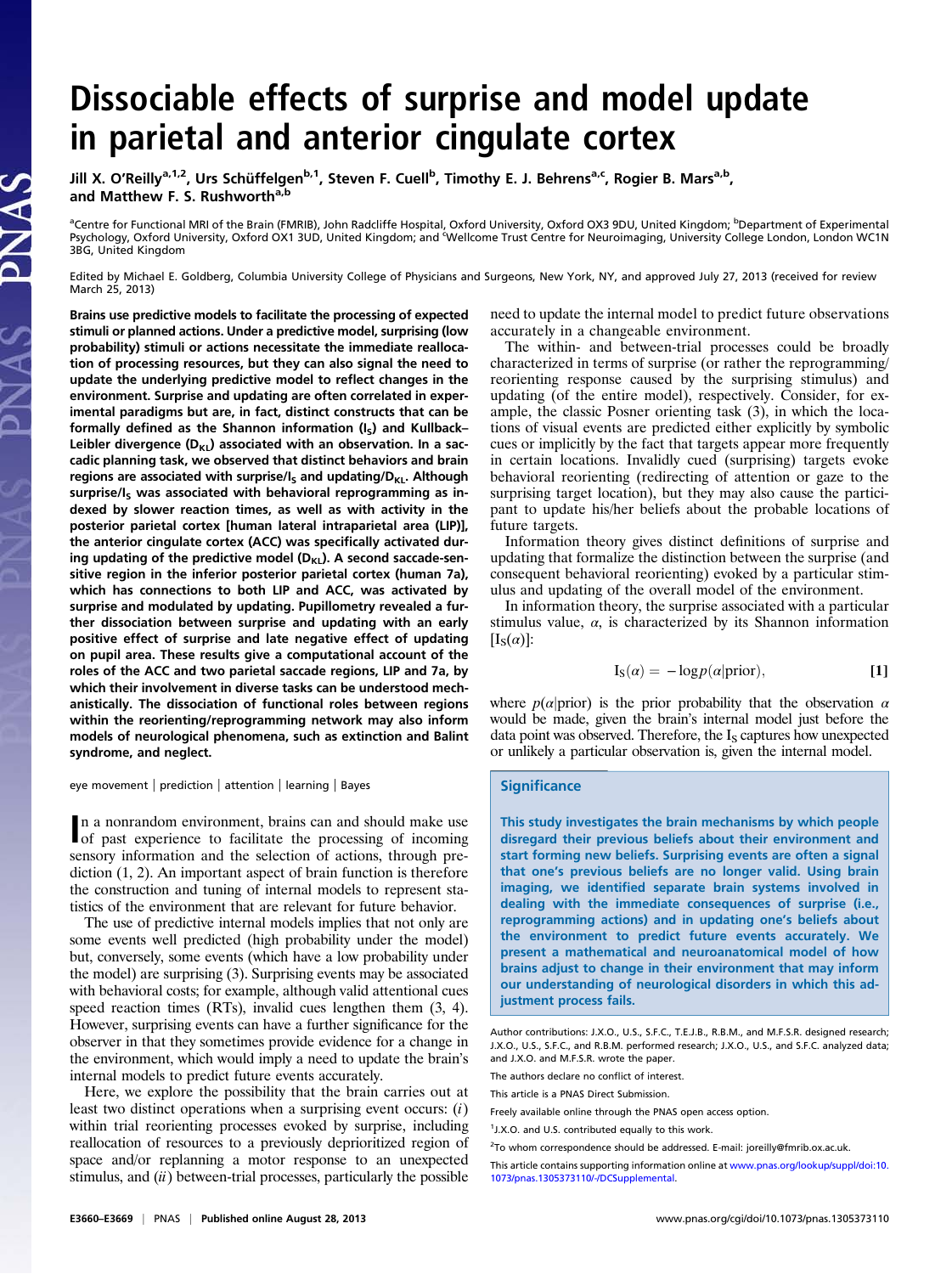In contrast, updating of the internal model is captured by the Kullback–Leibler divergence  $(D_{KL})$  between the posterior and the prior:

$$
D_{KL}(post||prior) = \sum_{\alpha} p(\alpha|prior)[log p(\alpha|prior) - log p(\alpha|post)],
$$
\n[2]

where  $p(a|prior)$  is the probability that the observation  $\alpha$ would be made, given the model just before  $\alpha$  was observed, and  $p(\alpha|post)$  is the same quantity, given the updated model just after  $\alpha$  was observed.

As evident in Eq. 2, the  $D_{KL}$  is the probability-weighted average change in the  $I<sub>S</sub>$  across all possible stimuli as a consequence of updating the model. Hence, although the  $I<sub>S</sub>$  describes the degree of surprise evoked by observing a particular data point  $\alpha$ , the D<sub>KL</sub> describes how the model, as a whole, is updated as a consequence of observing  $\alpha$ .

Although surprise and updating have distinct computational definitions, they are usually strongly correlated in experimental paradigms. As already noted, invalid targets in a Posner paradigm could evoke just surprise or both surprise and updating, depending on the task design. More theoretically, in temporal difference learning (5), the updating of action or stimulus values is driven by prediction error (surprise). Furthermore, the terminology used is confusing because the  $D_{KL}$  (updating of the model) has been described as "Bayesian" surprise (6). Note, however, that the constructs are behaviorally dissociable: Surprise need not necessarily lead to updating, and updating can be triggered without surprise. The relationship between surprise and updating depends, among other things, on the learning rate (7), the degree of expected stochasticity in the environment (8, 9), and the expected frequency or rate of change in the underlying environment (10). Furthermore, there exist scenarios in which we might hypothesize that updating should be triggered in the absence of surprising observations; for example, if the observer moves into a new context in which he knows a priori that his old internal models are unlikely to be valid (11).

In the present study, we wished to investigate the neural mechanisms by which expectations (internal models) are updated, as distinct from the mechanisms by which the immediate behavioral response is reprogrammed to a surprising stimulus. We used saccadic planning as a context in which to investigate this problem.

The choice of a saccadic planning task was motivated as follows. First, spatial attention and saccadic planning are clear examples of predictive models, in which the violation of predictions (as in invalid trials on a Posner task) evokes a process of behavioral reorienting that is measurable in terms of RT costs (3).

Second, the neural nature of predictive models over saccadic target locations (the representations to be updated) is relatively well understood. Networks of spatially tuned cells in macaque parietal cortex represent maps over space of variables relevant to saccadic planning, such as the probability of targets appearing or the reward value associated with making a saccade to different points in space (12–15).

Finally, the contrast between saccadic reprogramming (as evoked by surprise) and updating of internal models has intriguing parallels in the neurological literature. Although it is generally recognized that the posterior parietal cortex plays a key role in control of eye movements and spatial attention, it has long been noted that there is a fundamental difference between the neurological syndromes that follow damage to the intraparietal sulcus (IPS), including the lateral intraparietal area (LIP), and to the inferior parietal lobule (IPL) (16, 17). On the one hand, impairments in the ability to reorient or redirect the eyes (18) in Balint syndrome or the covert focus of attention (4) in the extinction syndrome, for example, are associated with damage to the IPS that includes the LIP. By contrast, the quite distinct syndrome of neglect is associated with damage to the IPL (16, 19). In the neglect syndrome, patients' problems cannot be described as simply the inability to reorient to the neglected visual field when two stimuli are present as is the case in extinction. Instead, patients with the neglect syndrome are unable to acquire, despite experience and instruction, an expectation of any event of significance in the neglected field.

We developed a paradigm in which participants made speeded saccades to visual targets, the locations of which could be predicted by estimating their underlying spatial distribution. To dissociate the neural processes associated with surprise and updating in the experimental paradigm, we used a simple manipulation of the relevance of surprising targets in terms of the extent to which they predicted the locations of future targets, so that both surprise (probability of observations under the internal model) and updating (change in the internal model) varied independently across trials. Using functional MRI (fMRI) and behavioral measures, including pupillometry, we observed both neural and behavioral dissociations between surprise and the updating of an internal model.

## Results

Seventeen participants completed two sessions of the same task: a behavioral session in which high-quality eye tracking data were acquired and a session with fMRI and concurrent eye tracking.

We sought to distinguish the neural response to surprise per se from neural activity occurring when an internal model was to be updated. To do this, we designed a saccade task in which the surprise associated with target locations  $(I<sub>S</sub>)$  and the updating of the internal model  $(D_{KL})$  were dissociated by a relevance manipulation.

The task was a simple saccadic eye movement response task in which participants could use prior knowledge about the spatial distribution of saccadic targets to facilitate speeded eye movement responses to them. On each trial, participants began by fixating a central cross. First, a warning signal appeared (the cross brightened for 400 ms); immediately afterward, a colored dot, the saccadic target, appeared for 350 ms. Participants were instructed to move their eyes as quickly as possible to look at the dot and then return fixation to the central cross. We measured saccadic RT using an IR eye tracker [EyeLink 2000 (SR Research) sampling at 500 Hz].

Participants could anticipate the location of the target dot because the dots appeared in similar locations over a run of several trials (mean run length of 15 trials, range of 10–20 trials). The distance of the dot from the central fixation point was fixed (so all targets appeared on a circular perimeter); hence, the position of the dot was governed by a single parameter, angle from vertical. This angle,  $\alpha$ , followed a circular Gaussian distribution with a mean and variance that remained fixed during each run but moved abruptly to new values between runs. Runs were not temporally separated (i.e., the first trial of run  $n$  followed directly from the last trial of run  $n - 1$ ), but the start of each new run was explicitly signaled by a change in dot color; thus, all the targets in run *n* may have been red and all the targets in run  $n +1$ may have been blue, etc.

Although most trials (75%) were drawn from Gaussian distributions as described above, we included another set of trials, called "one-offs" (25% of trials), that had locations randomly selected from a uniform distribution over the whole circle and were randomly interspersed with the other trial types. Hence, the generative probability density function over dot locations was the sum of a normalized Gaussian scaled by 75% and a normalized uniform over the whole circle scaled by 25%:

$$
p(\alpha) = 0.75 \ p(\alpha | \alpha \sim \mathcal{N}(\mu, \sigma^2)) + 0.25 \ p(\alpha | \alpha \sim U(0^\circ, 360^\circ)).
$$
\n[3]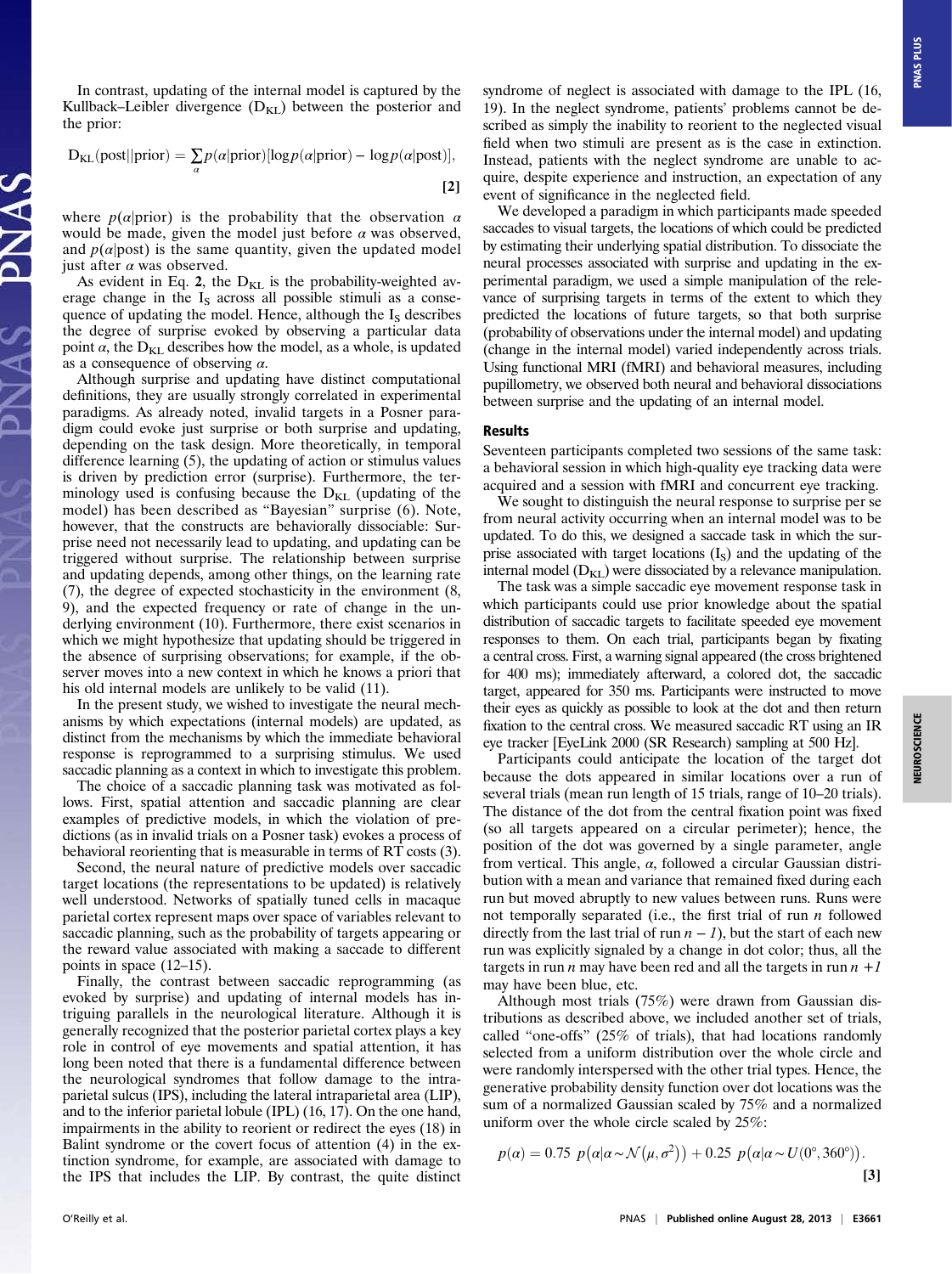Importantly, participants received explicit signals informing them when the current trial was the start of a new run or a one-off trial. Most target dots were chromatically colored, and the beginning of a new run was signaled explicitly by a change in the color of the target dots (so all the dots in one run would be, say, red and all the dots in the next run would be, say, blue). In contrast, the dots on oneoff trials were always colored gray. Therefore, although both one-off and update trials shared the feature of the target dot appearing in an unexpected location, the two types could be easily distinguished; the target dot was gray on update trials but chromatically colored on trials drawn from the Gaussian distribution and took a new chromatic color on update trials. The task is illustrated in Fig. 1.

Behavioral Confirmation of Task Strategy. The logic of including one-off trials was to dissociate the effects of surprise and behavioral reprogramming from the process of updating an internal model. On both update and one-off trials, we expected participants to be surprised by the target location and to engage motor reprogramming to cancel the planned saccade and plan a saccade to the new target location. However, updating should only occur on the update trials, because participants were explicitly informed that one-off trials had no predictive value relating to future trials.

Participants learn on update trials but not on one-off trials. RT data confirmed that participants did learn on update trials (Fig. 2A). Although participants' gaze took longer to reach the target on the first trial of a new run (the update trial) compared with "expected" (non-one-off, non-update) trials  $(t_{16} = 4.7, P = 0.0001,$ paired samples  $t$  test), there was no further behavioral cost on subsequent trials; on the second and subsequent trials of a new run, there was no significant difference in time for the gaze to reach the target compared with the average of expected trials  $(t_{16} = 0.48, P = 0.32)$ . However, RTs were significantly  $(t_{16} = 3.0,$  $P = 0.0045$ ) faster than average on the last trial of the block (trial −1 in Fig. 2A), perhaps because of a gradual increase in response speed across the block.

As well as confirming that participants learned on update trials, it was important to confirm that they did not learn on oneoff trials. One possible problem with our design would be if participants, even involuntarily, used the location of the target on one-off trials to update their internal model of the underlying distribution for non–one-off trials (because we would then expect update-related brain activity on one-off trials, potentially leading to a false-negative result). If this were the case, we would expect to see slower RTs on trials that immediately followed one-off trials. This is because if the internal model had been updated on a one-off trial, participants should now expect subsequent trials to appear near the one-off target. However, we did not observe slowing on responses following a one-off trial; although participants' gaze took longer to reach the target on oneoff trials than on expected trials ( $t_{16} = 2.0$ ,  $P = 0.03$ , paired samples  $t$  test), RTs on trials following a one-off were very similar to the average expected trial (mean time to reach target for a trial immediately following a one-off was 408 ms, and mean time for all expected trials was 402 ms;  $t_{16} = 0.48$ ,  $P = 0.32$  for a paired samples t test between these values across participants). This suggests that participants successfully refrained from updating their internal model for chromatic dots based on the one-off trials. Equivalently, one could say that there was no evidence that the learning rate on one-off trials was above zero.

RTs following update- and one-off trials are illustrated in Fig. 2A, which shows RT (time to fixate the target) by trial number for one-off and update trials, where trials are sorted so that trial 0 is the one-off or update trial and trial  $+1$  is the subsequent trial, followed by trials  $+2$ ,  $+3$ , etc. Trial  $-1$  is the trial before the update or one-off trial. To reiterate, although the plots for one-off and update trials appear similar, they logically indicate opposite effects. To predict the position of the dot on trial +1 correctly, participants would need to update their internal model on update trials but not on one-off trials.

Analysis of RTs on the update and one-off trials themselves indicated no overall difference in time to reach the target be-



Fig. 1. On each trial of the task, participants began by fixating a central cross. A target (colored dot) appeared on a circular perimeter. Its location was predictable because target locations were similar over runs of 10–20 trials (mean of 15 trials). Two types of unexpected target locations could be observed, as illustrated in A and B. (A) Transition between runs (update trial). Initially, red dots are observed in the upper right; subsequently, blue dots are observed in the lower left. (B) One-off trial. A target appears in an unexpected location (targets are expected in the upper right, but the one-off target appears in the lower left). However, this is a one-off trial, and future targets revert to the original distribution in the upper right. Targets on one-off trials are colored gray. (C) Plot of target locations (angle  $\alpha$  from vertical) over 150 trials. Different colored targets are from different runs. One-off targets are shown in gray. (D) Distribution of target locations within a run is a combination of a circular Gaussian, shown in red, and a uniform distribution, shown in black, from which one-off trials are drawn.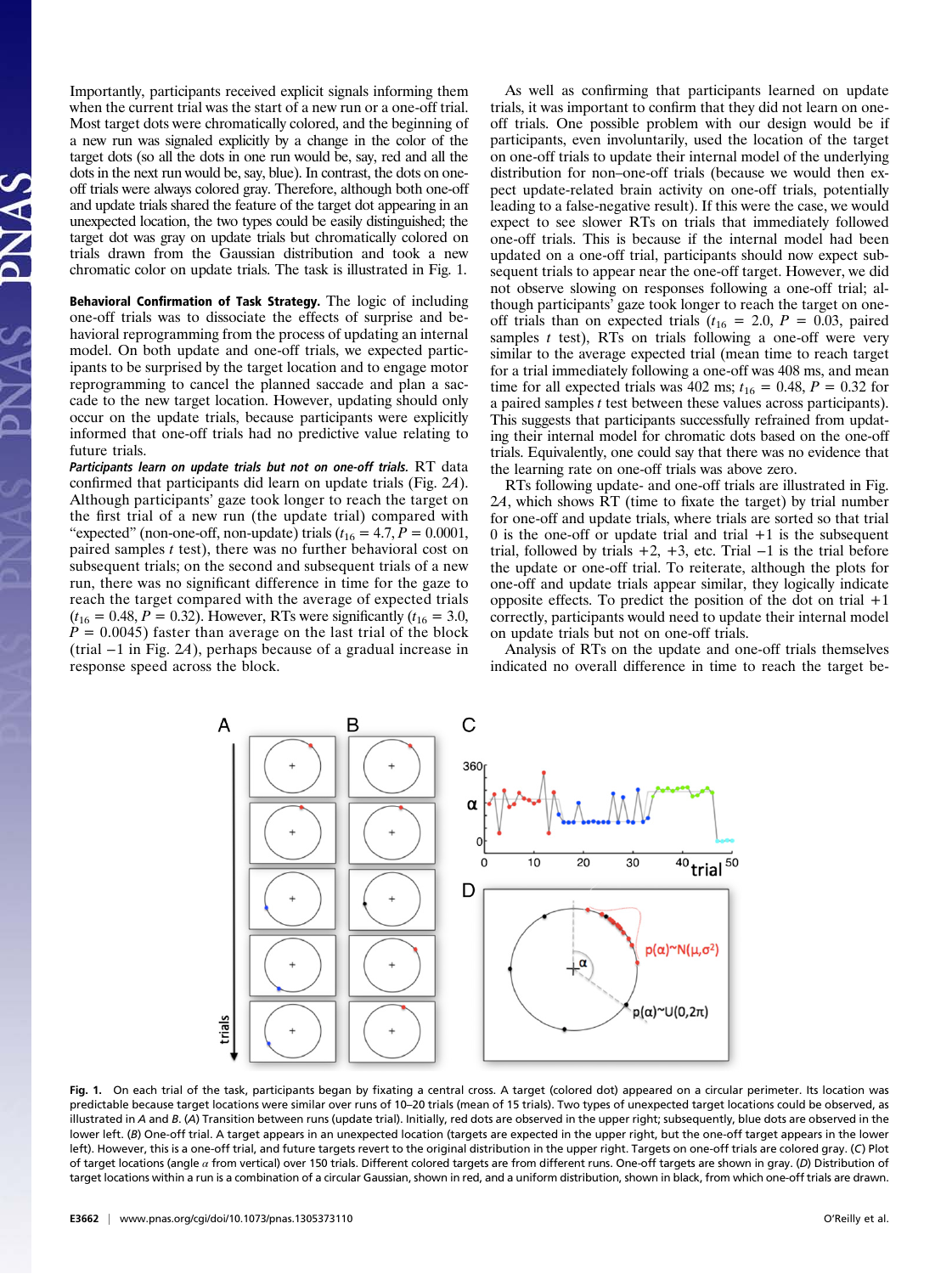

Fig. 2. RTs indicate that participants performed the task as instructed. (A) RTs (time for gaze to arrive at the target) on update and one-off trials, as well as on surrounding trials. The dashed line is the mean RT for all trials.  $(B)$ Breakdown of saccadic RTs into onset time (time to leave central fixation), arrival at target (onset of fixation at the target), and dwell time (duration of fixation at the target).

tween update and one-off trials  $(t_{16} = 1.22, P = 0.12,$  paired samples  $t$  test).

Saccadic RTs reflect surprising target locations, but dwell time reflects updating. We conducted a more detailed analysis of saccadic responses in terms of RTs for saccadic onset; arrival at the target (as reported above); and dwell time, the time spent looking at the target. These comparisons are illustrated in Fig. 2B.

In line with the hypothesis that within-trial response production is slowed by unexpected target locations, saccade onset and arrival times were slower on both of the trial types containing surprising target locations (update and one-off trials), with both update and one-off trials having slower RTs than expected trials (paired sample t test for saccade onset time:  $t_{16}$  = 4.3,  $P = 0.0003$  and  $t_{16} = 2.24$ ,  $P = 0.02$  for update and one-off trials vs. expected trials, respectively; no difference between update and expected trials:  $t_{16} = 0.86, P = 0.20$ .

In contrast, dwell time was specifically affected by updating, with update trials differing significantly from the other trial types: Dwell time was longer on update trials than on one-off trials ( $t_{16}$  = 2.02, P = 0.03). Dwell time was also longer on update trials compared with expected trials ( $t_{16} = 2.6$ ,  $P = 0.01$ ), and there was no significant difference in dwell time between one-off and expected trials ( $t_{16} = 0.26$ ,  $P = 0.6$ ).

RTs were driven by spatial, not feature-based, surprise. It could be argued that RT costs were partly driven by surprise associated with nonspatial, or nonoculomotor, aspects of the one-off and update stimuli, notably their color. However, behavioral data suggest this was not the case. Because one-off trial locations were uniformly distributed around the target circle, some of the one-off targets fell within the expected spatial range. We compared RTs on one-off trials that fell within the expected spatial range (hence evoking feature-based but not spatial surprise) with RTs on oneoff trials that fell outside the expected spatial range (hence evoking spatial surprise as well as feature-based surprise). Only on one-off trials that were spatially surprising were RTs slower than on expected trials, suggesting that feature-based surprise did not affect behavior ([Fig. S1](http://www.pnas.org/lookup/suppl/doi:10.1073/pnas.1305373110/-/DCSupplemental/pnas.201305373SI.pdf?targetid=nameddest=SF1)).

Model-Based Measures of Surprise and Updating. The RT data suggest that participants performed the task as instructed [i.e., they used prior knowledge of the distribution of target locations to facilitate speeded eye movements (because time to arrive at the target was longer when the target location was unexpected)] and, furthermore, that participants updated their internal model, as instructed, on update trials but not on one-off trials, as indicated by the data in Fig. 2A. They also indicated that whereas the production of the saccadic response within trials was slowed for all surprising target locations (linking surprise and behavioral reorienting), the processing of the target location (indexed by dwell time) was specifically affected by updating.

To give a formal account of the two processes (surprise/reorienting and updating), we wished to analyze the behavioral and neural correlates of two information theoretical measures,  $I<sub>S</sub>$ (surprise) and  $D_{KL}$  (updating), as described in the Introduction. These measures must be calculated with reference to a model of the state of the environment; for example, the  $I<sub>S</sub>$  is the log probability of an observed data point, given some model. Specifically, we wished to calculate the  $I<sub>S</sub>$  and  $D<sub>KL</sub>$  on each trial with reference to the participants' internal model of the target distribution.

Participants' internal models of the targets' distribution could be expected to differ from the true (generative) distribution of target locations because they observed a limited number of data points and data were observed sequentially; hence, for example, in the first few trials after a change of distribution, the internal model would be based on relatively few data points.

To obtain an estimate of a participant's beliefs (i.e., the state of the participant's internal model of the environment) on a trialto-trial basis, we constructed a normative Bayesian learner. The model is described in detail in Methods; however, briefly, its key features were that it updated its estimate of the underlying distribution using data only from non–one-off trials and the estimated distribution on each trial was updated with the new data point using Bayes' rule. Two features of the model merit emphasis here.

First, no updating occurred on one-off trials (equivalently, one might say the learning rate was set to zero on one-off trials). This was in accordance with the instructions given to participants (that the locations of one-off targets did not predict the location of future targets). Behavioral evidence suggests participants complied with these instructions, because RTs on the trials following one-off trials were not slowed, as they should have been if participants had erroneously updated their model on the one-off trial. However, it is worth noting that if participants did update on one-off trials, this could only lead to a false-negative result in terms of detecting update-specific brain activation because it would reduce the contrast between update and nonupdate trials.

Second, on the first trial of a new run, the prior in force before the update was first "blanked" (replaced with a uniform distribution); hence, the new posterior model for the update trial (on which the prior for trial  $+1$  was based) was obtained by updating from a uniform distribution using Bayes' rule. This "blanking' step was introduced to reflect a feature of the task design, of which participants were explicitly informed: that the location of one "block" of target dots and the next block (after an update trial) were totally independent, such that expectations about target locations based on previous targets should be disregarded.

The model was Bayes' optimal, implying that it returned the best possible estimate of the underlying distribution based on the data points it was given (the same data points that human participants observed) (20). Furthermore, the model was optimal in that it was supplied with correct assumptions about the structure of the world. For example, the model correctly assumed that when an update occurred, the new distribution of target locations did not depend on the previous distribution; this reflected the true form of the generative process by which target locations were chosen in the experiment. Therefore, the internal model generated by our Bayesian learning algorithm represents an upper bound on the accuracy with which any participant could have estimated the underlying distribution.

Behavioral correlates of information theoretical measures. We ran the Bayesian learning model with the same sets of target locations experienced by our human subjects to obtain an estimate of what their internal models of the environment would be on each trial. This allowed us to determine the surprise  $(I<sub>S</sub>)$  associated with each stimulus and the degree of updating  $(D_{KL})$  on each trial. In addition, we modeled the strength of participants' prior expectations on each trial as the Shannon entropy of the prior distribution  $(H<sub>S</sub>)$  because behavioral work indicates that saccadic RTs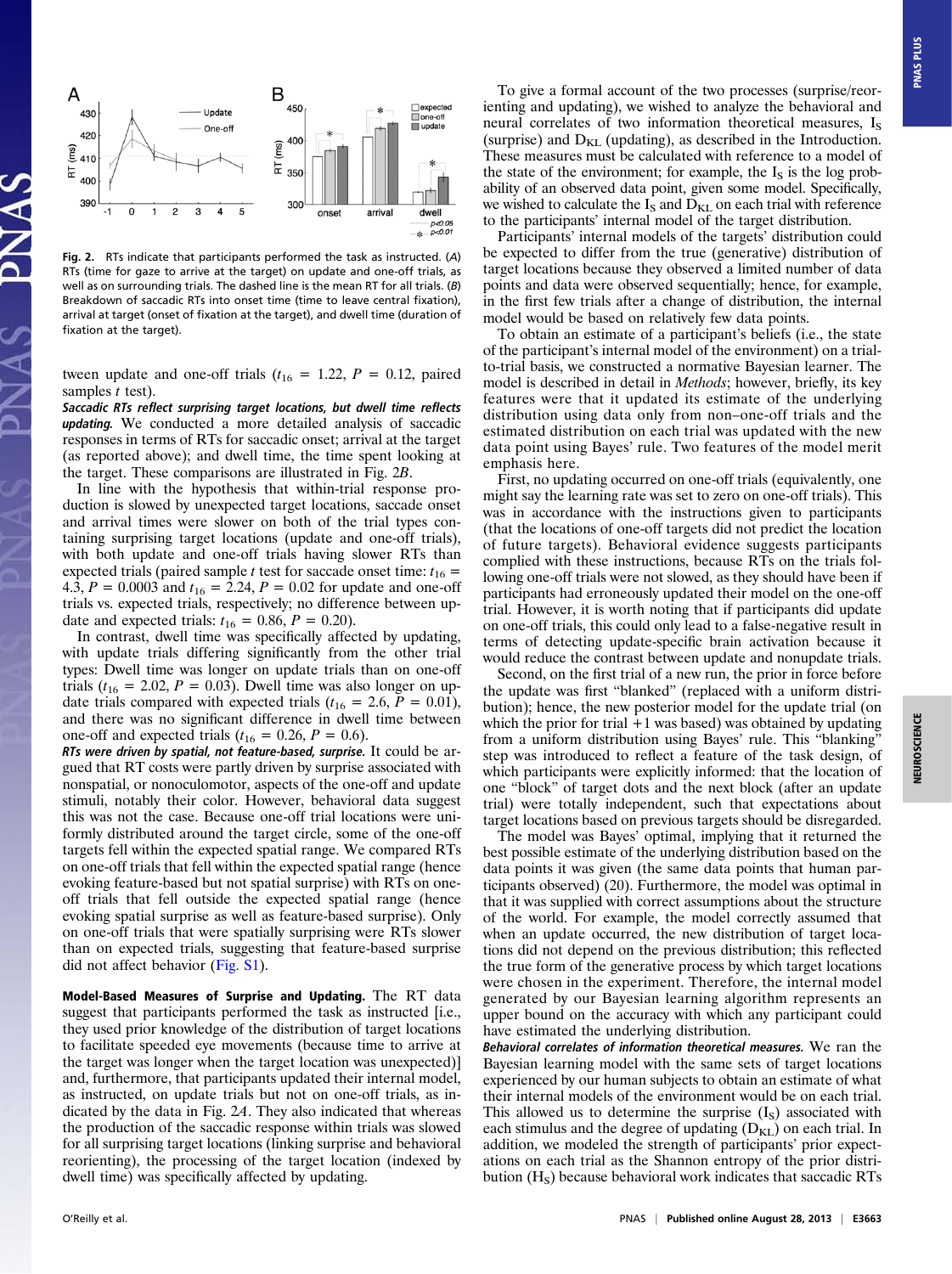may depend on this factor (21). The  $H<sub>S</sub>$  depended on both the variance of the generative targets' distribution, which was experimentally manipulated, and on learning. The formal definitions of these quantities in terms of the model are given in Methods.

RT data indicate that both surprise and updating influence RT. As before, we broke down RTs into onset, arrival, and dwell times, and we modeled these values using a general linear model (GLM) analysis in which RT was modeled as a linear combination of effects of surprise/ $I<sub>S</sub>$ , updating/ $D<sub>KL</sub>$ , and  $H<sub>S</sub>$ . The results are shown in Fig. 3; there was an effect of both surprise and updating on all three measures: onset, arrival, and dwell times (statistics for effect of surprise are  $t_{16} > 5.1, P < 0.00005; t_{16} > 5.1,$  $P < 0.00005$ ; and  $t_{16} = 1.9$ ,  $P = 0.037$  and statistics for effect of updating are  $t_{16} = 2.8$ ,  $P = 0.0059$ ;  $t_{16} = 4.3$ ,  $P = 0.0003$ ; and  $t_{16}$  = 2.9, P = 0.0049 for saccadic onset, arrival, and dwell times, respectively, in one-sample  $t$  tests against zero). The entropy of the prior had no significant effect on any measure  $(t_{16} = 1.3, P = 0.90;$  $t_{16} = 1.3, P = 0.90;$  and  $t_{16} = 0.76, P = 0.23$  for one-sample t tests against zero as above).

Is the updating effect simply due to a quantitative enhancement of surprise? Given that RTs showed a parametric effect of surprise with an additional effect of updating, it might be argued that the occurrence of an update stimulus simply caused a quantitative enhancement of the surprise effect. However, several results argue that, in fact, the additional RT cost on update trials reflects a qualitatively different neural process to the effect of surprise. First, participants' behavior on the trial following an update or one-off trial (Fig. 2A) indicates that participants adjusted their internal model of targets' distribution on update trials but not on one-off trials. Second, dwell time was enhanced on update trials compared with one-off trials, a possible behavioral correlate of updating. Finally, there were dissociable effects of surprise and updating on both pupil diameter and brain activity. We will now consider these dissociations.

Pupil dilation shows opposite responses to surprise and updating. Recent work has linked pupil dilation responses to psychological constructs similar to those investigated in this study. For example, Nassar et al. (22) observed that pupil dilation increased on trials when participants detected change points in the environment (which should trigger both surprise and updating), whereas Preuschoff et al. (23) have linked pupil dilation to uncertainty about the state of the environment and to changes in that uncertainty (and hence to learning).

To investigate whether pupillometric effects were correlated with surprise, updating, or both, we analyzed pupil dilation data in our task. We again used a GLM approach in which the effects of surprise, updating, prior entropy, and the main effect of task were modeled as a function of time in each trial (Methods); these were the same regressors used in the fMRI analysis (below) and in the analysis of RT data presented in Fig. 3. Pupillometric



Fig. 3. Effect of prior entropy, surprise, and updating on saccadic responses. Results of a GLM analysis on saccadic onset, arrival, and dwell times in which the regressors were entropy of the prior (the strength by which the stimulus location was predicted),  $I_{S}$ , and  $D_{KL}$ . The bar height is the mean effect size (beta value) for each parameter across participants, and error bars are the group SEM. a.u., arbitrary units.

effects are shown in Fig. 4, whereas the raw pupil dilation data (raw pupil area on each trial type) are shown in [Fig. S2](http://www.pnas.org/lookup/suppl/doi:10.1073/pnas.1305373110/-/DCSupplemental/pnas.201305373SI.pdf?targetid=nameddest=SF2).

There was a positive effect of surprise on pupil diameter. On trials with higher values of  $I<sub>S</sub>$ , there was a greater dilation of the pupil after viewing the target. This effect is in line with previous work that reported increases in pupil dilation when participants make observations that have a low probability, given their current model of the environment (22).

However, we also observed that updating was associated with a negative effect on pupil diameter [i.e., there was a relative decrease in pupil size on trials with a high  $D_{KL}$  (update trials)]. This effect peaked at a slightly later time than the surprise effect (Fig. 4). Inspection of the raw data ([Fig. S2](http://www.pnas.org/lookup/suppl/doi:10.1073/pnas.1305373110/-/DCSupplemental/pnas.201305373SI.pdf?targetid=nameddest=SF2)) indicates that pupil diameter was actually decreased in this period on update trials compared with expected trials (and one-off trials).

Dissociable effects of surprise and updating on pupil diameter have not previously been reported, probably because these parameters are generally strongly correlated in most experimental designs. However, the negative effect of  $D_{KL}/$ updating on pupil diameter was somewhat unexpected because of theoretical work linking pupil dilation and noradrenaline/norepinephrine to learning and uncertainty. Pupil dilation in the absence of luminance changes may correlate with the firing of cells in the locus coeruleus, and hence with the release of noradrenaline, although the strength of the correlation is debated (23–25). Theoretically, it has been argued that noradrenaline signals uncertainty about the state of the environment (i.e., estimation uncertainty) (11, 26) or that it acts as a kind of "reset" signal for internal models (25, 27).

To replicate the unexpected finding that updating negatively modulates pupil diameter, we conducted an additional behavioral experiment with 18 participants to check potential confounding factors that could have driven the pupillometric effect. In the replication experiment, participants could predict target positions as in the main task, but the task was to make orientation judgments about isoluminant Gabor patches while fixating centrally, eliminating potential confounds of target color and eye movement. Details of this experiment are described in **SI** Methods; in summary, we observed a very similar pattern of opposite effects of surprise and updating as in the main experiment [\(Fig. S3](http://www.pnas.org/lookup/suppl/doi:10.1073/pnas.1305373110/-/DCSupplemental/pnas.201305373SI.pdf?targetid=nameddest=SF3)).

It is unclear how the update-specific decrease in pupil area fits with computational theories of noradrenaline  $(24, 25)$ , which have linked learning, uncertainty, noradrenaline release, and pupil dilation and would tend to predict an increase in pupil dilation on update trials. A key difference between the present paradigm and probabilistic learning tasks used in previous studies (22) is that in the present task, unlike in probabilistic learning tasks, updating is not driven by increased uncertainty; in fact, at the same moment that the observer detects a change in the environment (an update target), he also gains information about the new target distribution, reducing uncertainty. This interpretation would suggest that pupil increases in learning tasks are driven by uncertainty, or the influence of uncertainty on learning, rather than by learning or change per se.

The observation of a decrease in pupil diameter on update trials, at a different time point from previously reported uncertainty-related pupil dilations, is unique (previous experiments have not reported results in this time period; indeed, previous studies have not dissociated surprise and updating). The timing of the effect raises the intriguing possibility that the late dip in pupil diameter on update trials reflects neural processing of the stimulus itself (modulated by its relevance) rather than a modulation of the prior preparation for learning (24, 25).

In relation to these results, it should be noted that multiple psychological factors, including arousal and attention, can affect pupil dilation and that the effect should not be overinterpreted in the absence of pharmacological work. Nonetheless, the effect is replicable and provides robust evidence for differential processing update and nonupdate stimuli.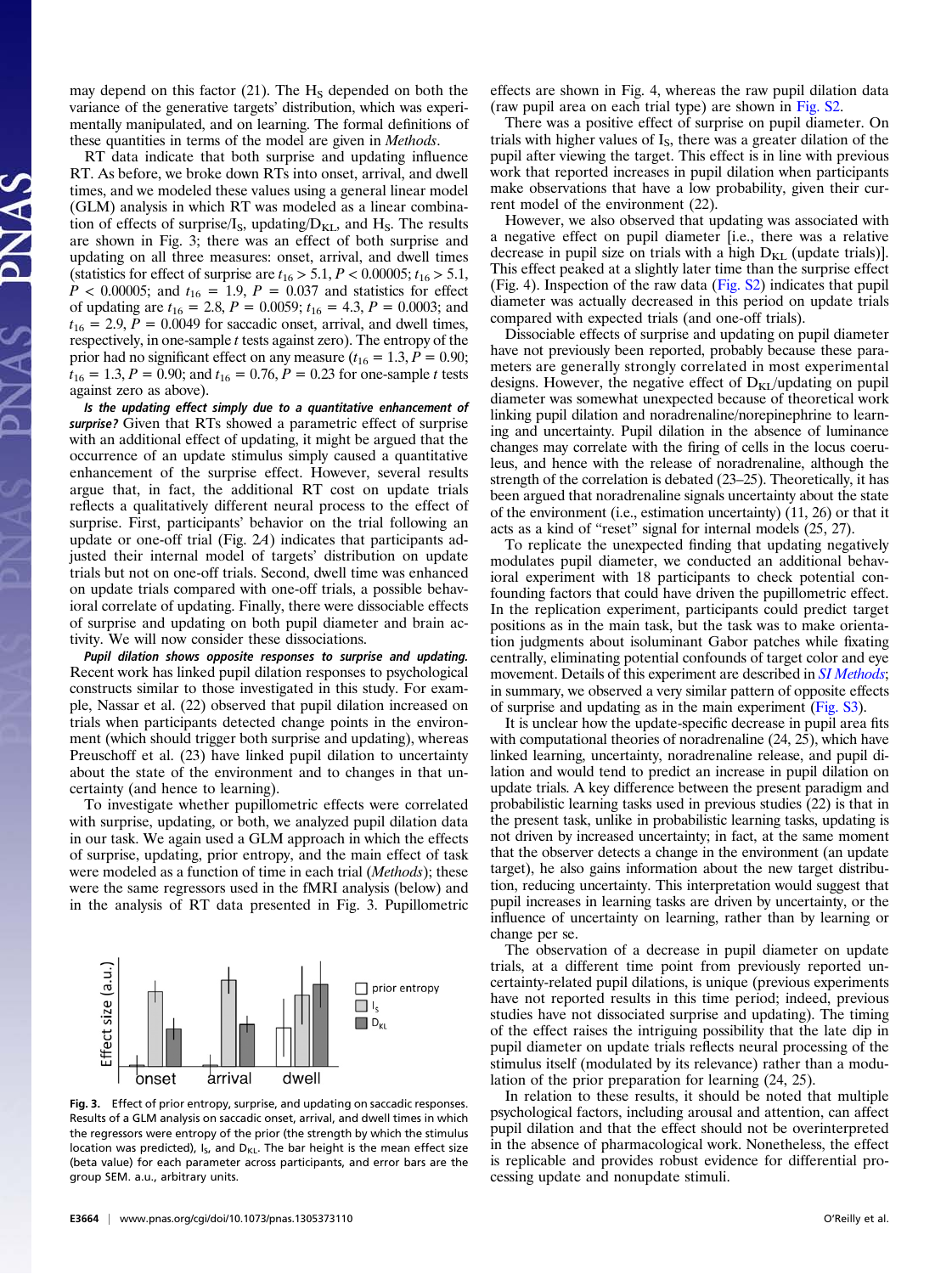

Fig. 4. Pupil dilation is affected by both surprise and updating. The data are plotted as a function of time in the trial (shown on the  $x$  axis; labels in the lower panel apply also to the upper panel). The shaded regions represent the period in which the warning stimulus (a brightening of the central fixation cross) and the target were present on the screen. (Lower) Average eye displacement as a function of time, which gives an indication of when participants were looking at the target. (Upper) Results of a GLM in which pupil dilation at each time point was modeled with the same regressors used in the analysis of RTs (Fig. 3) and fMRI data (Fig. 5): entropy of the prior, surprise (I<sub>S</sub>), and updating ( $D_{KL}$ ) on the trial. The main effect (mean pupil dilation at that time point across all trials) was also modeled. The results show that although surprise  $(I_5)$  was correlated with increased pupil diameter, updating  $(D_{KL})$  was associated with a relative decrease in pupil diameter. The time periods in which these effects were significant [Z-score is >2.3 (i.e., P < 0.01 uncorrected, two-tailed)] are indicated by the starred bars above and below the plot. The effect of  $D_{KL}$  is significant in an interval 730-1,240 ms after target onset; for  $I<sub>S</sub>$ , the interval is 540–908 ms.

Distinct Brain Networks for Surprise and Updating. Our behavioral results suggested that although the within-trial behavior (saccadic RT) was affected by both surprise and updating, stimuli that elicited updating (high  $D_{KL}$ ) were processed differently: (i) because behavior on subsequent trials supported the hypothesis that participants updated on update but not one-off trials;  $(ii)$ because of increased dwell times on update trials; and (iii) because the  $D_{KL}$  produced an opposite effect on pupil dilation to the  $I<sub>S</sub>$ .

To determine the neural correlates of surprise and updating, we collected fMRI data from the same group of 17 participants for whom behavior was presented while performing the task. Note that eye tracking data were acquired during the fMRI session and that these data show a very similar pattern of RT effects to the data reported above (replications of Figs. 2 and 3, using the eye tracking data from the fMRI session, are provided in [Fig. S4\)](http://www.pnas.org/lookup/suppl/doi:10.1073/pnas.1305373110/-/DCSupplemental/pnas.201305373SI.pdf?targetid=nameddest=SF4); however, pupillometry was not possible with the inscanner setup. Details of fMRI data acquisition, preprocessing, and analysis are described in Methods.

We began by analyzing the pattern of activity associated with surprise and updating across the whole brain, by means of a GLM analysis implemented using the Centre for Functional MRI of the Brain (FMRIB) software library (28). The task was modeled in terms of four model-derived regressors: main effect of task (i.e., all trials, modeled as a delta function at the time of the target appearance) and three information theoretical parameters, the prior entropy (the predictability of the environment), the I<sub>S</sub> of the observed target location (surprise), and the  $D_{KL}$  of the posterior from the prior (updating). Quantitative definitions of these regressors are given in Methods.

We observed a spatial dissociation between activity correlated with surprise  $(I<sub>S</sub>)$  and activity correlated with updating  $(D<sub>KL</sub>)$ ; no significant activity associated with prior entropy was observed (in line with the lack of behavioral effects relating to this parameter).

terior cingulate cortex (ACC), particularly the rostral cingulate motor area (rCMA) and extending into the ventral part of the adjacent presupplementary motor area (pre-SMA). These spatially distinct effects, which were the only effects to survive multiple comparisons correction from the whole-brain analysis, are shown in Figs. 5A and 6A. For illustrative purposes, the uncorrected statistical maps from which the corrected statistics were drawn are shown in [Fig. S5](http://www.pnas.org/lookup/suppl/doi:10.1073/pnas.1305373110/-/DCSupplemental/pnas.201305373SI.pdf?targetid=nameddest=SF5). Note that all results presented in the main text are corrected for multiple comparisons.

Although we had specific parametric predictions about brain activity based on the  $I<sub>S</sub>$  and  $D<sub>KL</sub>$ , as a confirmatory analysis, we also analyzed the effects of different trial types: update trials + one-off trials (both types evoke surprise/behavioral reorienting) and update trials − one-off trials (to isolate behavioral reorienting). The maps obtained are very similar to those obtained using our parametric regressors ([Fig. S6\)](http://www.pnas.org/lookup/suppl/doi:10.1073/pnas.1305373110/-/DCSupplemental/pnas.201305373SI.pdf?targetid=nameddest=SF6). Region of interest (ROI) effects using the trial type and parametric regressors are compared in [Fig. S7.](http://www.pnas.org/lookup/suppl/doi:10.1073/pnas.1305373110/-/DCSupplemental/pnas.201305373SI.pdf?targetid=nameddest=SF7)

To characterize these effects further, we extracted and analyzed the fMRI signal from anatomically defined ROIs as follows. ACC: Updating. The presence of updating-specific activity in the ACC was of particular interest because the ACC has previously been implicated in the updating of expectations about the reward environment (10, 29, 30) but not in spatial updating. At the same time, the ACC has been implicated in studies of spatial reorienting (31), but the nature of its specific contribution has remained unclear so far.

To characterize the role of the ACC in our task, we extracted the fMRI signal from an anatomical ROI, the rCMA, using a mask derived from a diffusion-imaging parcellation of the human



Fig. 5. Effect of updating in the ACC. (A) Results of whole-brain fMRI analysis. This region in the ACC and pre-SMA was the only area in which there was a significant effect of updating (contrast shows all voxels with a parametric effect of  $D_{KL}$  as defined in Methods), using cluster size-based multiple comparisons correction. The color scale is  $2.3 < Z < 3$ ; the peak Z-score is 3.1 at MNI coordinates (6, 10, 54). The ROI denoted by the yellow line is the ACC ROI, a region described as the rCMA zone in a diffusionweighted parcellation of the cingulate cortex (32). This was the ROI used in the analyses shown in B and C. (B) Effect size for  $I_S$  and  $D_{KL}$  in the ACC ROI, where bar height is the mean effect across the group of participants and error bars are the SEM. (C) Raw activity in the ACC ROI plotted as a function of trial-in-run; plotting conventions are as in Fig. 2.

**PNAS PLUS**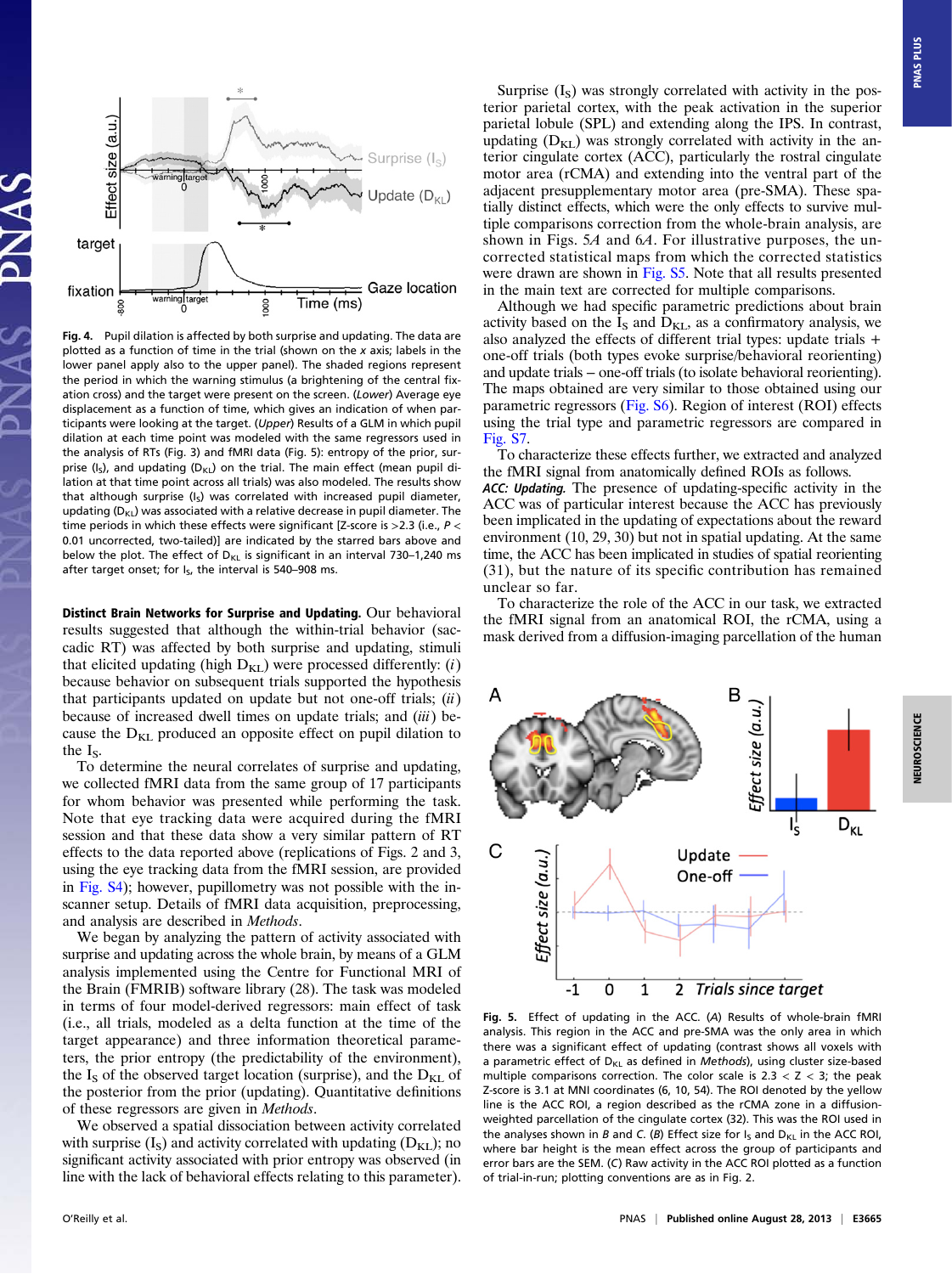

Fig. 6. Effect of surprise in the posterior parietal cortex. (A) Results of whole-brain fMRI analysis. This region in the posterior parietal cortex was the only area in which there was a significant effect of surprise (contrast shows all voxels with a parametric effect of  $I<sub>S</sub>$  as defined in Methods), using cluster size-based multiple comparisons correction. The color scale is 2.3 < Z < 3, and the peak Z-score is 4.8 at MNI coordinates (−18, −60, 58). The red circle is the IPS3 ROI (with coordinates ±26, -54, 60), and the yellow circle is the PGp ROI (with coordinates ±32, -64, 44) (33). (B) Effect size for the  $I_s$  and  $D_{KL}$  in each ROI; the bar height is the mean effect across the group of participants, and the error bars are the SEM. There is a sig $n$ ificant ROI  $\times$  condition interaction.

cingulate cortex (32). This ROI corresponded to the more ventral portion of the updating activity observed in the whole-brain analysis (Fig. 5). Fig. 5B shows the effect size in this ROI for updating  $(D_{\text{KL}}$ , red) and surprise  $(I_{\text{S}}$ , blue); as expected, in this ROI, there was a significant effect of updating ( $P = 0.015$ , twotailed  $t$  test against zero), but note also the lack of effect for surprise  $(P = 0.61)$ .

To characterize the pattern of ACC activity across a run of trials, we plotted raw activity (averaged across a time bin 6–7 s after the target, timed to coincide with the peak of the hemodynamic response function) in the rCMA ROI by trial number within a run for runs of trials around both update and one-off trials (using the same plotting conventions as in Fig. 2). The rCMA showed a pattern of activity that suggested it was uniquely activated on the first trial of a run: The rCMA was activated on update trials ( $t_{16} = 2.7$ ,  $P = 0.0075$ , two-tailed t test of raw activity in the rCMA across a time bin 6–7 s after the target on update trials vs. mean activity at the same time point across all other trials) but not on subsequent trials or on one-off trials.

Posterior parietal cortex: Action reprogramming evoked by surprise. Surprise  $(I<sub>s</sub>)$  was correlated with activity in the posterior parietal cortex. The activity extended along the SPL and into the IPS. Its peak fell in a region on the posterior medial bank of the IPS and adjacent SPL [Montreal Neurological Institute (MNI) Surprise  $(1_S)$  was correlated with activity in the posterior parietal cortex. The activity extended along the SPL and into the IPS. Its peak fell in a region on the posterior medial bank of the IPS and adjacent SPL [Mont in agreement with the terminology used by Mars et al. (33), has been postulated to be the human homolog of the monkey LIP because, like macaque LIP, it has strong connections with the frontal eye fields (33) and superior colliculus (34), and is retinotopically organized (35, 36). Given this motoric connectivity profile, the presence of the surprise  $(I<sub>S</sub>)$ -evoked activity in the IPS may well reflect reprogramming of the current saccade to account for the new (surprising) target location.

In macaque parietal cortex, LIP is one of two regions that are especially linked to covert attention and overt eye movements; the other is area 7a (37). We were intrigued by the possibility that the two areas could play different roles in behavioral reorienting and updating in our task, because in contrast to LIP, area 7a is less strongly connected with oculomotor regions but more strongly connected with the ACC, in which we observed updatespecific activity (38, 39). Additionally, as mentioned in the Introduction, there is a suggestion from the patient literature that lesions of the IPS (including human LIP homolog IPS3) and IPL (including human 7a homolog PGp) differently affect motoric and nonmotoric aspects of orienting (16, 17).

To address this hypothesis, we defined anatomical ROIs in the two functional areas. The ROIs were based on the diffusionimaging parcellation of Mars et al. (33) and were defined based on the two connectivity-defined regions labeled IPS3 (LIP homolog) and PGp [a region on the posterior lateral bank of the IPS and adjacent posterior IPL that has been identified as a putative homolog of monkey area 7a (33, 40)]; the peak voxels were at MNI coordinates  $(\pm 26, -54, 60)$  and  $(\pm 32, -64, 44)$ , respectively.

There was indeed a significant difference between ROIs in their responsiveness to updating  $(D_{KL})$ , as opposed to surprise  $(I<sub>S</sub>)$ . We extracted the effect size from each of these ROIs in each participant. A within-subjects ANOVA with the factors ROI (IPS3 vs. PGp) and effect ( $I<sub>S</sub>$  vs.  $D<sub>KL</sub>$ ) indicated a significant interaction between ROI and condition ( $F = 12.5$ ,  $P = 0.03$ ); in Fig. 6B, it can be seen that the IPS3 region was more active for surprise than updating, whereas the PGp region was more active for updating than surprise.

Parietal activity correlates with within-trial reprogramming costs. Throughout this paper, we have interpreted the neural activity associated with  $I<sub>S</sub>$  in terms of the behavioral reprogramming of saccades, necessitated when a low-probability stimulus location occurs. In support of this hypothesis, activity in both the IPS and PGp was significantly related to RTs (higher activity on longer RT trials), whereas there was no significant relationship between RTs and ACC activity. We conducted a multiple regression in which RTs (taken separately for one-off trials and update trials) were modeled in terms of activity in the IPS3, PGp, and ACC. For both one-off and update trials, there was a significant effect of activity in the PGp and IPS3, but not in the ACC, on RT. Results are shown in Fig. 7. The  $P$  values for a group  $t$  test of effect size (the effect of ROI activity on RT in the multiple regression) were as follows: for oneoff trials,  $t_{16} = -1.6$ ,  $P = 0.934$ ;  $t_{16} > 4.0$ ,  $P < 0.0005$ ; and  $t_{16} > 4.0$ ,  $P < 0.0005$  for the ACC, PGp, and IPS3, respectively, and for update trials,  $t_{16} = 1.4, P = 0.096$ ;  $t_{16} = 3.8, P = 0.0008$ ; and  $t_{16} = 4.3$ ,  $P = 0.0003$  for the ACC, PGp, and IPS3, respectively (two-tailed t test against null hypothesis of zero effect).

### Discussion

We observed specific neural signals associated with the updating of an internal model  $(D_{KL})$  and the parametric effect of surprise  $(I<sub>S</sub>)$ . Updating was associated with activity in the rCMA zone of the ACC and ventral pre-SMA. On the other hand, activity in the posterior parietal region IPS3, a putative homolog of monkey saccade planning area LIP (33), was correlated with the parametric effect of surprise  $(I<sub>S</sub>)$ .

Activity has been reported in both the posterior parietal cortex and the ACC when stimuli are presented that would be surprising given participants' expectations (in other words, their internal models) of the environment (41, 42). Lesions in both regions have been linked to failures of reorienting (43, 44). However, the



Fig. 7. Parietal activity, but not ACC activity, predicts RT on both one-off and update trials. Bars show the effect size (beta value)  $\pm$  SEM from a multiple regression in which activity in the three ROIs (ACC, PGp, and IPS3) was used to predict RT. The effects of PGp and IPS3 activity on RT are significant for both one-off trials and update trials, and the effect of ACC activity is not significant in either case. A breakdown of this effect into onset, arrival, and dwell times is shown in [Fig. S8.](http://www.pnas.org/lookup/suppl/doi:10.1073/pnas.1305373110/-/DCSupplemental/pnas.201305373SI.pdf?targetid=nameddest=SF8)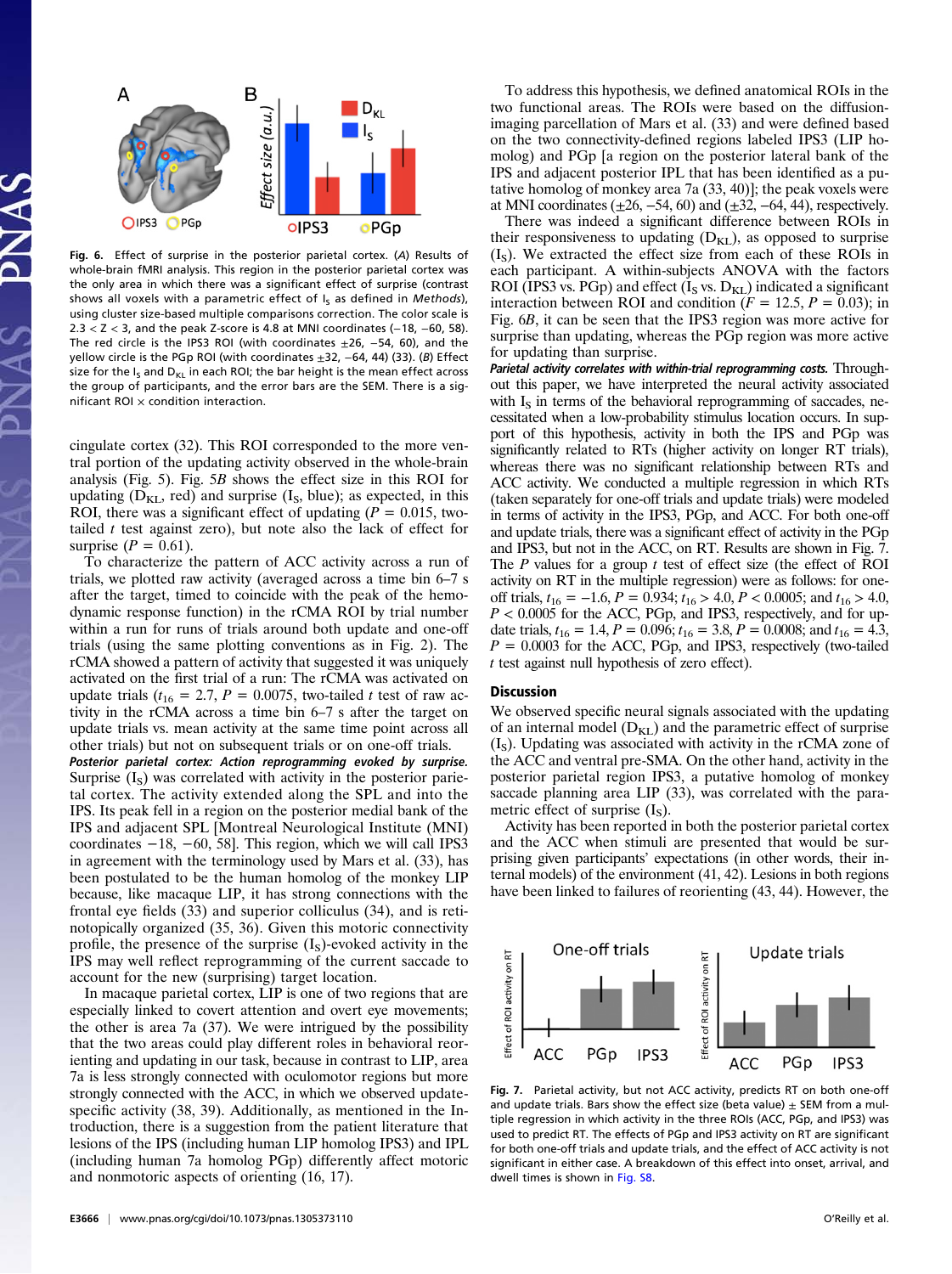**PNAS PLUS** 

specific roles of the parietal and cingulate components of the "reorienting network" have so far been unclear (31). Furthermore, there has been little attempt to relate the role of the two regions in responding to surprising stimuli with their other reported functions, such as the role of the ACC in reward prediction (29, 30) and error monitoring (45, 46). By identifying computational functions for the two regions, we hope the present results cast some light on this debate.

IPS, Surprise, and Saccadic Reprogramming. We observed activity in the IPS (area IPS3) that was parametrically related to the degree of surprise elicited by a stimulus  $(I<sub>S</sub>)$ ; hence, stimuli that occurred in low-probability locations (given an optimal model of the environment) were associated with high levels of activity in the SPL.

This activity can be understood in terms of the need to reprogram planned eye movements in response to surprising target locations. Both surprise and posterior parietal activity were correlated with longer RTs, suggesting a link between behavioral reprogramming or spatial remapping (41, 42) and parietal activity. This remapping may be described as a within-trial effect because it is concerned with producing or reprogramming a behavioral response to the unexpected stimulus itself, whether or not predictions are updated for future trials.

Saccadic Reprogramming and Updating Expectations in Parietal Cortex. Although it is widely agreed that the posterior parietal cortex is active when either movements or covert attention is redirected or reoriented from one location to another (47–52), there is disagreement about which regions within the parietal cortex are most important for redirecting attention and eye movements (44). One possibility is that different parietal regions are concerned with different aspects of redirection  $(53)$ .

A closer analysis of anatomically defined ROIs in the parietal cortex suggests that the computational functions defined in this study may differentiate two regions of the parietal cortex, both of which have been linked to saccadic planning. Region IPS3, a putative homolog of macaque region LIP, which has a generally motoric connection profile, was activated when surprise necessitated saccadic reprogramming. In contrast, posterior IPS/IPL region PGp, a putative homolog of macaque region 7a, was more strongly activated during updating. Human PGp and macaque area 7a are connected to the ACC, the main region activated during updating in the present study (38, 39).

This functional specialization within the parietal saccadic system is reminiscent of a long-standing observation from the neurological literature (16, 17) that lesions of the IPS and IPL produce different deficits in patients. Lesions of the IPS are associated with impairments in the ability to redirect the eyes, as in Balint syndrome (18), or the covert focus of attention, as in extinction (4). In contrast, spatial neglect is associated with damage to the IPL (16, 19). Neglect, unlike Balint syndrome and extinction, cannot be characterized as an inability to reorient to surprising events; rather, it seems to reflect a persistent inability to orient to the neglected field in the first place, which could be characterized as a distorted spatial prior.

ACC Is Specifically Involved in Updating. We observed activity in the ACC that was specific to trials on which the internal model was updated. ACC activity was not modulated by surprising stimuli that did not cause updating.

Although the ACC has previously been associated with the reorienting of attention and eye movements, and deficits therein, its specific role has remained unclear (31, 54). At the same time, little in the way of theory has been offered to relate the role of the ACC in reorienting to the role it clearly has in error monitoring and reward prediction.

The current findings suggest a specific computational function for the ACC: It is involved in updating internal models to facilitate future information processing. This mechanistic theory of ACC function suggests a possible framework in which observations that the ACC is involved in reorienting and attention may be reconciled with the abundant evidence for it having a role in reward processing, learning, exploration, and foraging.

Errors and Updating in the ACC. A major line of research on the ACC has focused on observations that the ACC is active in situations when participants make errors. It has long been known that a negative-going potential, the error- or feedback-related negativity, is evoked from the region of the ACC (45) when participants make errors in psychological tasks or are presented with feedback on their performance (46). However, these findings are not incompatible with a role for the ACC in updating of internal models; indeed, it could be argued that the functional role of error- or feedback-related signals is to facilitate the updating of internal models from which future action is generated (55). This interpretation is supported by the findings that activity in ACC cells is particularly strong in instrumental tasks (56) and, furthermore, that the magnitude of the error related negativity is proportional to the degree to which participants modify their behavior on future trials (45, 57).

Exploration, Updating, and Estimation Uncertainty. A separate line of research has linked ACC activity to exploratory behavior. The ACC is more active on experimental trials when participants explore alternative options rather than exploiting a known source of reward (58, 59). Furthermore, the ACC is active during foraging, when participants decide to "forage" (seek alternative options) as opposed to choosing from among the options immediately presented to them (60). Note that this role of the ACC in exploring and engaging in alternative actions is quite distinct from that of another frontal area, the orbitofrontal cortex, in updating the value or significance of specific stimuli (61, 62).

Although exploration and foraging may appear to be only loosely related to learning and updating, there is a computational concept that relates the two functions: control of estimation uncertainty. Estimation uncertainty (8) is uncertainty about the parameters of the environment. It is distinct from expected uncertainty (or risk), which characterizes the uncertainty or stochasticity that is inherent within a state of the environment and would persist even if the observer were certain about the parameters of the environment. In contrast, estimation uncertainty is not inherent in the environment but reflects the agent's knowledge of the environment and can be reduced if the agent has the opportunity to make further observations of the environment. Computationally, the level of estimation uncertainty affects the ability of an internal model to learn (or be updated), because a model that is totally certain about the state of the world should not learn anything new (9, 26); this idea is embodied in learning theory by the concept of "associability" (63).

Although estimation uncertainty is driven up by unexpected observations as in the present study (9), it can also be argued that estimation uncertainty should be elevated during foraging and exploration, because in exploring, the observer deliberately seeks new information; therefore, his neural networks should be in a state to accept new learning (11).

The pattern of activity of the ACC in learning tasks could support an interpretation of its role in terms of controlling estimation uncertainty. In a one-armed bandit task (10), it was observed that the ACC was more active in response to new observations when the environment was volatile (and estimation uncertainty was hence high). Furthermore, recent recordings from rat ACC (59) support the hypothesis that the ACC is active when estimation uncertainty should be elevated. In a two-armed bandit task, after the reward probability associated with different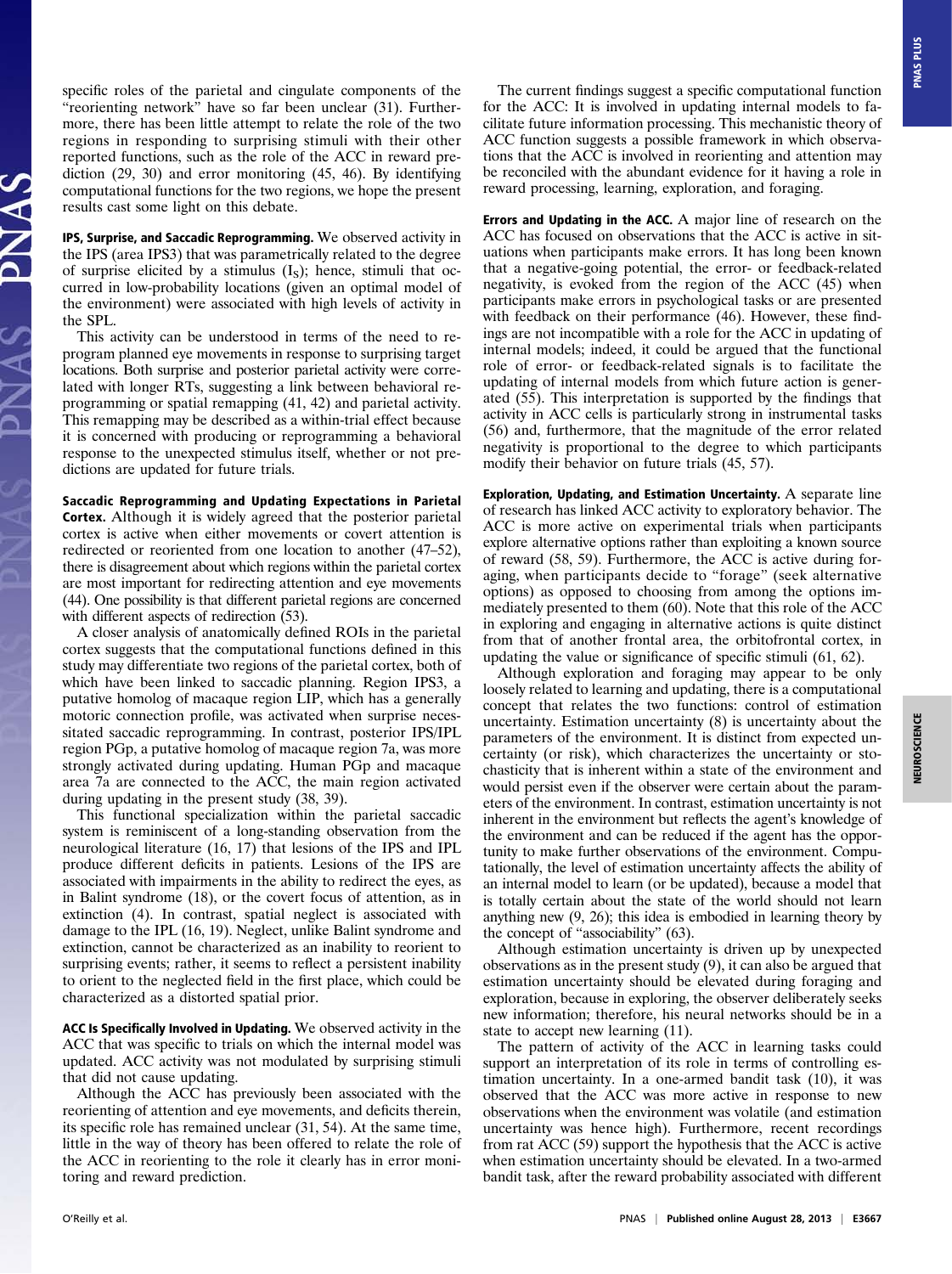actions changed, there was a radical shift in the pattern of activity across ACC neurons; this shift occurred at the start of a period of exploratory behavior rather than during the acquisition of new information per se, suggesting that the ACC was active at the point at which estimation uncertainty increased (when a model of the environment was abandoned in favor of "knowing nothing"). This result is particularly closely related to the present study, in which participants were instructed to disregard their previous experience as soon as the onset of a new experimental run was signaled; this was represented in our model by the application of a uniform probability distribution over all possible target locations at the start of each run.

Conclusions and Implications. Although updating and surprise are closely linked and are often correlated in learning paradigms, they are conceptually distinct processes. We observed distinct neural and behavioral responses correlated with surprise  $(I<sub>S</sub>)$  and updating  $(D_{KL})$ . Our results suggest that although the SPL may play a particular role in spatial remapping and the reprogramming of actions within a trial, the ACC is only active when internal models are to be updated, in the context of change in the underlying environment. The results define distinct computational roles for two regions that have previously been shown to be involved in reorienting and reprogramming of saccades. Hence, they may inform models of attention and motor control, as well as models of neurological phenomena linked with failure to reorient, such as extinction and Balint syndrome. Conversely, the computational functions of the ACC and posterior parietal cortex in the present task may offer a framework in which the involvement of these regions in a variety of other paradigms can be explained.

## Methods

Participants. Participants were 17 healthy volunteers age range 21-32 years, 7 females). All participants gave written informed consent in accordance with the National Health Service Office for Research Ethics Committees (ref 07/ Q1603/11).

Model. The model was a normative Bayesian learner implemented numerically in MATLAB (MathWorks). It estimated the probability density distribution from which each target location,  $a_t$ , was drawn, based on the current and previous observations (i.e.,  $\alpha_{1:t}$ ), by assigning probabilities to putative parameters of the underlying Gaussian distribution  $p(\mu_t, \sigma_t | \alpha_{1:t}).$ 

The posterior probabilities assigned to each parameter pair  $p(\mu_t, \sigma_t | \alpha_{1:t})$ were calculated as follows. If the trial type is one-off, no updating occurs; that is,

$$
p(\mu_t, \sigma_t | \alpha_{1:t}, \text{ one}-\text{off}_t) = p(\mu_t, \sigma_t | \alpha_{1:t-1}).
$$
 [4]

Otherwise, probabilities are updated using Bayes' rule:

$$
\boldsymbol{p}(\mu_t, \sigma_t | \alpha_{1:t}) \propto \boldsymbol{p}(\alpha_t | \mu_t, \sigma_t) \boldsymbol{p}(\mu_t, \sigma_t | \alpha_{1:t-1}, \varphi),
$$
\n[5]

where the variable  $\varphi$  denotes dependence of the prior on trial type as follows. If the trial type is update, a uniform prior over  $(\mu_t, \sigma_t)$  is used:

$$
p(\mu_t, \sigma_t | \alpha_{1:t-1}, \text{update}_t) = 1/360 \times 50
$$
 [6]

where the denominator 360  $\times$  50 represents the number of possible values for  $(\mu_t, \sigma_t)$  probed in the numerical implementation of the model. If the trial type is expected (i.e., any trial that is not one-off or update), then the prior on trial t is obtained without modification from the posterior on trial  $t - 1$ :

- 1. Friston K (2010) The free-energy principle: A unified brain theory? Nat Rev Neurosci 11(2):127–138.
- 2. Friston K, Kiebel S (2009) Predictive coding under the free-energy principle. Philos Trans R Soc Lond B Biol Sci 364(1521):1211–1221.
- 3. Posner MI, Snyder CRR, Davidson BJ (1980) Attention and the detection of signals. J Exp Psychol 109(2):160–174.
- 4. Posner MI, Walker JA, Friedrich FJ, Rafal RD (1984) Effects of parietal injury on covert orienting of attention. J Neurosci 4(7):1863–1874.

$$
p(\mu_t, \sigma_{t,} | \alpha_{1:t-1}, \text{expected}_t) = p(\mu_{t-1}, \sigma_{t-1} | \alpha_{1:t-1}).
$$
 [7]

Full details are given in [SI Methods](http://www.pnas.org/lookup/suppl/doi:10.1073/pnas.1305373110/-/DCSupplemental/pnas.201305373SI.pdf?targetid=nameddest=STXT).

A prior probability density function for the subsequent trial, t+1, was obtained from the posterior on trial t, and expressed as a function of target location (rather than parameters  $\mu_t, \sigma_t$ ) as follows:

$$
p(\alpha_{t+1}|\alpha_{1:t}) = p(\text{expected}_{t+1}) \sum_{\mu_{t+1}} \sum_{\sigma_{t+1}} p(\alpha_{t+1}|\alpha_{t+1} \sim \mathcal{N}(\mu_{t+1}, \sigma_{t+1}))
$$
  
 
$$
\times p(\mu_{t+1}, \sigma_{t+1}|\alpha_{1:t}) + p(\text{one-off}_{t+1} \cup \text{update}_{t+1})
$$
  
 
$$
p(\alpha_{t+1}|\text{uniform}(0^{\circ}, 360^{\circ}))
$$
 [8]

The probabilities of each trial type occurring on trial  $t + 1$ , p(one-off<sub>t+1</sub>), p (update<sub>t+1</sub>), and p(expected<sub>t+1</sub>) were simply set to the true probability of each trial type in the generative model [i.e.,  $p(\text{one-off}_{t+1}) = 1/4$ ,  $p(\text{update}_{t+1}) =$ 1/15, and  $p(\text{expected}_{t+1})=1 - (p(\text{update}_{t+1}) + p(\text{one-off}_{t+1})].$ 

Output of the model is illustrated in [Figs. S9](http://www.pnas.org/lookup/suppl/doi:10.1073/pnas.1305373110/-/DCSupplemental/pnas.201305373SI.pdf?targetid=nameddest=SF9) and [S10](http://www.pnas.org/lookup/suppl/doi:10.1073/pnas.1305373110/-/DCSupplemental/pnas.201305373SI.pdf?targetid=nameddest=SF10).

Information Theoretic Regressors. For the analyses presented in Fig. 3 (analysis of saccadic RTs), Fig. 4 (analysis of pupil area), and the fMRI wholebrain analysis and ROI analysis presented in Figs. 5 and 6, respectively, we used a GLM analysis with information theoretic regressors based on the learning model.

The four task regressors were main effect of task, entropy of the model, I<sub>S</sub>, and  $D_{KL}$ . Each regressor used in fMRI analysis was defined as a series of 300 delta functions (events of 0.1 s in duration) at the times of target appearance (for 300 trials), weighted by task parameters and convolved with the hemodynamic response function. The weighting of each regressor on each trial was defined as follows.

All trials took value 1 as the main effect of task. Entropy of the model on trial  $t$  was expressed as

$$
H(t) = \sum_{\alpha=1}^{360} p(\alpha_t | \alpha_{1:t-1}) \log \left( \frac{1}{p(\alpha_t | \alpha_{1:t-1})} \right),
$$
 [9]

where  $p(\alpha_{t+1}|\alpha_{1:t})$  is defined analogously as in Eq. 8. The I<sub>S</sub> of trial t is defined as

$$
I_{5}(\alpha) = -\log p(\alpha_{t}|\alpha_{1:t-1}), \qquad [10]
$$

where  $p(\alpha_t|\alpha_{1:t-1})$  defined analogously as in Eq. 8. The D<sub>KL</sub> on trial t is defined as

$$
D_{KL}(t) = \sum_{\alpha=1}^{360} p(\alpha_t|\alpha_{1:t-1})\log \frac{p(\alpha_t|\alpha_{1:t-1})}{p(\alpha_t|\alpha_{1:t})},
$$
 [11]

where  $p(a_t|\alpha_{1:t-1})$  is defined analogously as in Eq. 8 and  $p(a_t|\alpha_{1:t})$  is defined analogously to the definition of  $p(\alpha_{t+1}|\alpha_{1:t})$  in Eq. 8:

$$
p(\alpha_t|\alpha_{1:t}) = p(\text{expected}_t) \sum_{\mu_{t+1}} \sum_{\sigma_{t+1}} p(\alpha_t|\alpha_t \sim \mathcal{N}(\mu_t, \sigma_t)) p(\mu_t, \sigma_t|\alpha_{1:t}) + p(\text{one-off}_t \cup \text{update}_t) p(\alpha_t|\text{uniform}(0^\circ, 360^\circ)).
$$
 [12]

The output of the model and resulting regressors are illustrated in [Figs. S9](http://www.pnas.org/lookup/suppl/doi:10.1073/pnas.1305373110/-/DCSupplemental/pnas.201305373SI.pdf?targetid=nameddest=SF9) and [S10](http://www.pnas.org/lookup/suppl/doi:10.1073/pnas.1305373110/-/DCSupplemental/pnas.201305373SI.pdf?targetid=nameddest=SF10).

The shared variance between each pair of regressors was relatively low; the  $R^2$  value for each pair was as follows: prior entropy and  $I_s/R^2 = 0.14$ ; prior entropy and  $D_{KL}/R^2 = 0.14$ ; and  $I_S$  and  $D_{KL}/R^2 = 0.15$ .

ACKNOWLEDGMENTS. We thank Chris Summerfield for kindly lending us his eye tracking equipment and for comments on the paper. We thank Richard Ridderinkhof and Mark Walton for suggestions on data analysis. This work was funded by UK Medical Research Council (MRC) Fellowship G0802459 (to J.X.O.). U.S., R.B.M, and M.F.S.R. are also funded by the UK MRC. S.F.C. and T.E.J.B. are funded by the Wellcome Trust.

- 5. Sutton RS, Barto AG (1998) Reinforcement Learning: An Introduction (MIT Press, Cambridge, MA).
- 6. Baldi P, Itti L (2010) Of bits and wows: A Bayesian theory of surprise with applications to attention. Neural Netw 23(5):649–666.
- 7. Rescorla RA, Wagner AR (1972) A theory of Pavlovian conditioning: Variations in the effectiveness of reinforcement and nonreinforcement. Classical Conditioning II: Current Research and Theory, eds Black AH, Prokasy WF (Appleton–Century Crofts, New York), pp 64–99.